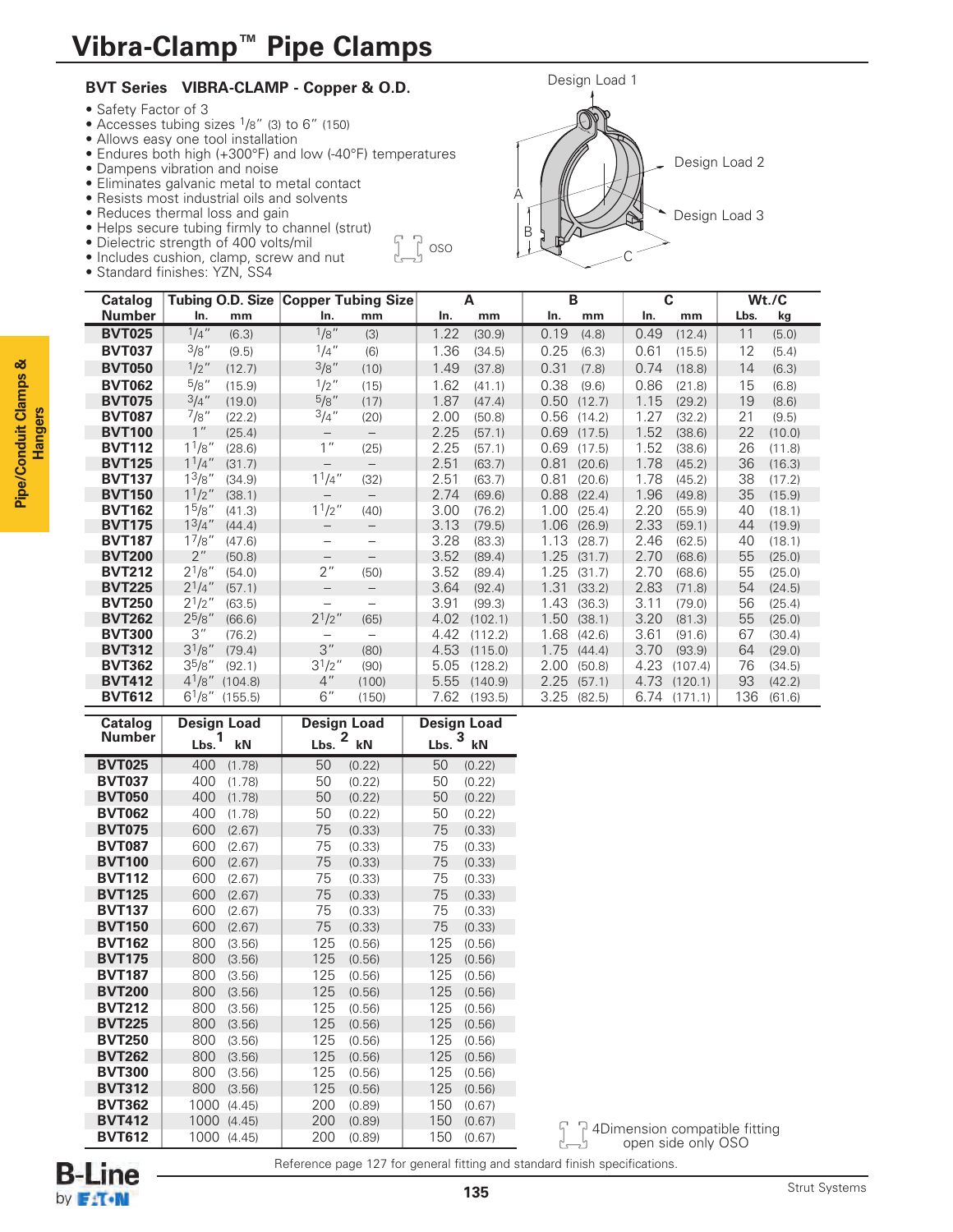# **BVP Series VIBRA-CLAMP - Iron Pipe & Rigid Conduit**

- Safety Factor of 3
- $\bullet$  Accesses pipe sizes  $1/4$ " (6) to 6" (150)
- Allows easy one tool installation
- Endures both high (+300°F) and low (-40°F) temperatures
- Dampens vibration and noise
- Eliminates galvanic metal to metal contact
- Resists most industrial oils and solvents
- Reduces thermal loss and gain
- Helps secure pipe firmly to channel (strut)
- Dielectric strength of 400 volts/mil
- Includes cushion, clamp, screw and nut
- Standard finishes: YZN, SS4

|  | ٠<br>٠ |
|--|--------|
|  |        |
|  |        |



| <b>Catalog</b> | <b>Nominal Pipe Size</b> | Steel O.D. Size | A       | B      | C       | Wt./C  |
|----------------|--------------------------|-----------------|---------|--------|---------|--------|
| <b>Number</b>  | In.                      | In.             | In.     | In.    | In.     | Lbs.   |
|                | mm                       | mm              | mm      | mm     | mm      | kg     |
| <b>BVP025</b>  | $1/4$ "                  | 0.540           | 1.61    | 0.37   | 0.87    | 15     |
|                | (6.3)                    | (13.7)          | (39.9)  | (9.4)  | (22.1)  | (6.8)  |
| <b>BVP037</b>  | 3/8"                     | 0.675           | 1.86    | 0.50   | 1.15    | 18     |
|                | (9.5)                    | (17.1)          | (47.2)  | (12.7) | (29.2)  | (8.2)  |
| <b>BVP050</b>  | $1/2$ "                  | 0.875           | 1.99    | 0.56   | 1.27    | 20     |
|                | (12.7)                   | (22.2)          | (50.5)  | (14.2) | (32.3)  | (9.1)  |
| <b>BVP075</b>  | $3/4$ "                  | 1.050           | 2.25    | 0.69   | 1.52    | 21     |
|                | (19.0)                   | (26.7)          | (57.1)  | (17.5) | (38.6)  | (9.5)  |
| <b>BVP100</b>  | 1 <sup>''</sup>          | 1.312           | 2.51    | 0.81   | 1.77    | 20     |
|                | (25.4)                   | (33.3)          | (63.8)  | (20.6) | (45.0)  | (9.1)  |
| <b>BVP125</b>  | $1^{1}/4$ "              | 1.660           | 3.00    | 1.00   | 2.21    | 36     |
|                | (31.7)                   | (42.2)          | (76.2)  | (25.4) | (56.1)  | (16.3) |
| <b>BVP150</b>  | $1^{1/2}$                | 1.900           | 3.21    | 1.12   | 2.41    | 40     |
|                | (38.1)                   | (48.3)          | (83.1)  | (28.4) | (62.3)  | (18.1) |
| <b>BVP200</b>  | 2"                       | 2.375           | 3.77    | 1.37   | 2.96    | 45     |
|                | (50.8)                   | (60.3)          | (95.8)  | (34.8) | (75.2)  | (20.4) |
| <b>BVP250</b>  | $2^{1/2}$ "              | 2.875           | 4.28    | 1.62   | 3.46    | 54     |
|                | (63.5)                   | (73.0)          | (108.7) | (41.1) | (87.9)  | (24.5) |
| <b>BVP300</b>  | 3''                      | 3.500           | 5.05    | 2.00   | 4.24    | 81     |
|                | (76.2)                   | (88.9)          | (128.3) | (50.8) | (107.7) | (36.7) |
| <b>BVP350</b>  | $3^{1}/2$ "              | 4.000           | 5.55    | 2.25   | 4.74    | 87     |
|                | (88.9)                   | (101.6)         | (140.9) | (57.1) | (120.3) | (39.4) |
| <b>BVP400</b>  | $4$ "                    | 4.500           | 6.05    | 2.50   | 5.24    | 109    |
|                | (101.6)                  | (114.3)         | (153.7) | (63.5) | (133.1) | (49.4) |
| <b>BVP500</b>  | 5''                      | 5.563           | 6.84    | 3.00   | 6.24    | 136    |
|                | (127.0)                  | (141.3)         | (173.7) | (76.2) | (158.4) | (61.6) |
| <b>BVP600</b>  | 6"                       | 6.625           | 8.24    | 3.56   | 7.36    | 163    |
|                | (152.4)                  | (168.3)         | (209.3) | (90.4) | (186.9) | (73.8) |

| <b>Catalog</b> | <b>Design Load</b> | <b>Design Load</b> | <b>Design Load</b> |  |
|----------------|--------------------|--------------------|--------------------|--|
| <b>Number</b>  | kN<br>Lbs.         | 2<br>kN<br>Lbs.    | 3<br>kN<br>Lbs.    |  |
| <b>BVP025</b>  | 400                | 50                 | 50                 |  |
|                | (1.78)             | (0.22)             | (0.22)             |  |
| <b>BVP037</b>  | 600                | 75                 | 75                 |  |
|                | (2.67)             | (0.33)             | (0.33)             |  |
| <b>BVP050</b>  | 600                | 75                 | 75                 |  |
|                | (2.67)             | (0.33)             | (0.33)             |  |
| <b>BVP075</b>  | 600                | 75                 | 75                 |  |
|                | (2.67)             | (0.33)             | (0.33)             |  |
| <b>BVP100</b>  | 600                | 75                 | 75                 |  |
|                | (2.67)             | (0.33)             | (0.33)             |  |
| <b>BVP125</b>  | 800                | 125                | 125                |  |
|                | (3.56)             | (0.56)             | (0.56)             |  |
| <b>BVP150</b>  | 800                | 125                | 125                |  |
|                | (3.56)             | (0.56)             | (0.56)             |  |
| <b>BVP200</b>  | 800                | 125                | 125                |  |
|                | (3.56)             | (0.56)             | (0.56)             |  |
| <b>BVP250</b>  | 800                | 125                | 125                |  |
|                | (3.56)             | (0.56)             | (0.56)             |  |
| <b>BVP300</b>  | 1000               | 200                | 150                |  |
|                | (4.45)             | (0.89)             | (0.67)             |  |
| <b>BVP350</b>  | 1000               | 200                | 150                |  |
|                | (4.45)             | (0.89)             | (0.67)             |  |
| <b>BVP400</b>  | 1000               | 200                | 150                |  |
|                | (4.45)             | (0.89)             | (0.67)             |  |
| <b>BVP500</b>  | 1000               | 200                | 150                |  |
|                | (4.45)             | (0.89)             | (0.67)             |  |
| <b>BVP600</b>  | 1000               | 200                | 150                |  |
|                | (4.45)             | (0.89)             | (0.67)             |  |

4Dimension compatible fitting open side only OSO

Reference page 127 for general fitting and standard finish specifications.